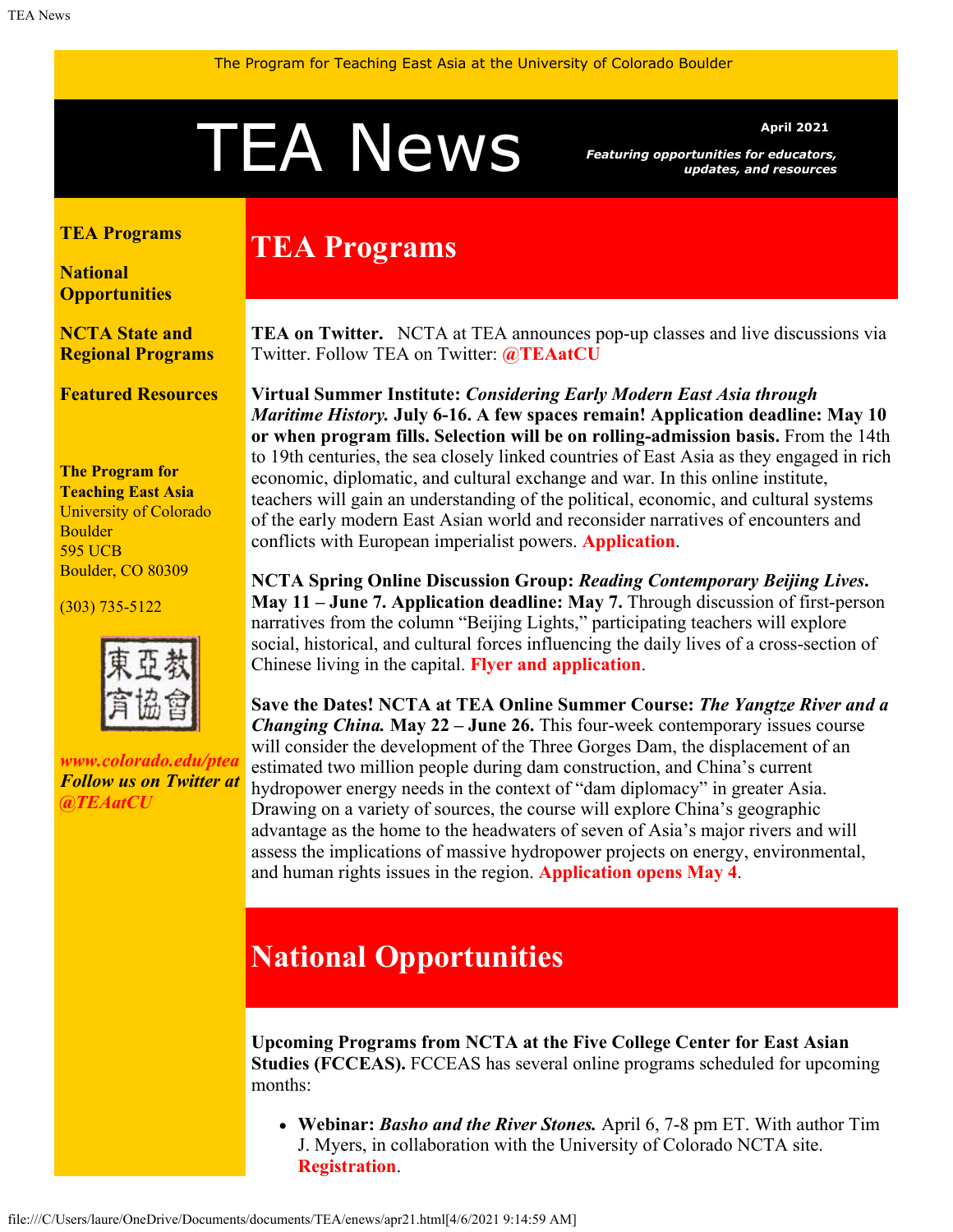- **Webinar:** *The Silence of Bones*, a 2020 Freeman Book Award Honorable Mention in the young adult/high school category. April 8, 7-8 pm ET. With author June Hur. **[Registration](https://attendee.gotowebinar.com/register/4074966427428569868)**.
- **Self-Guided Program:** *Walking the Tokaido***. June 1 September 6.** This professional development program for K-12 educators is now also accepting registrations from non-educators (\$7 registration fee). Using a digital platform to walk the Tokaido from Tokyo to Kyoto, participants will be able to view their progress on Google Maps as well as Google Street View. Educator participants will complete additional coursework. **[More information](https://www.fivecolleges.edu/fcceas/ncta/walking-the-tokaido)**.
- **Online Book Group:** *Stories of Resilience and Hope in Japanese Children's Literature.* **June 7, 14, 21, 28. 7-8:30 pm ET.** Each week, participants will read one book and participate in a webinar and asynchronous discussion. Limited to 20 K-12 in-service educators. **[Details and registration](https://www.fivecolleges.edu/fcceas/ncta/japanese-children-s-literature)**.

**Online Program:** *Frank Lloyd Wright and Japan***. May – September. Application deadline: April 30.** The Center for East Asian Studies at the University of Wisconsin-Madison is presenting this asynchronous virtual program with optional live virtual sessions. Geared towards social studies and art teachers, the program will examine Wright's relationship to Japan and Japanese art. Themes of "organic form" and cultural appropriation will also be explored. **[Information and application](https://eastasia.wisc.edu/eaum/frank-lloyd-wright-and-japan/)**.

**Online Program:** *AKS Program for Educators in North America***. July 6-8. 7-9 pm ET. Application deadline: April 30**. The Academy of Korean Studies presents this program for North American educators interested in teaching or developing curriculum about Korea. **[More information and application](https://www.aks.ac.kr/ikorea/english/)**.

#### *Previously Announced National Opportunities*

**NCTA Book Group:** *Grass***. April 7 – May 11.** Asia for Educators at Columbia University is offering this four-session book group. **[More information and](http://afe.easia.columbia.edu/online_course/) [registration](http://afe.easia.columbia.edu/online_course/)**.

**Writing Competition. Submission Deadline: April 30.** The Sejong Cultural Society sponsors this competition, which includes essay and sijo (Korean poetry form) divisions for adults and students. **[More information](https://writing.sejongculturalsociety.org/index.html)**.

**NCTA Online Workshop:** *Behind the Scenes: Exploring the Environments of Edo Japan through the Documentary Edo Avant Garde***. May 15, 9:30-11:30 am ET.** Prior to this workshop from NCTA at the Five College Center for East Asian Studies, participants will watch a film on Japanese arts of the Edo era; during the workshop, master teachers will share lessons on using concepts from the film in the classroom. Priority given to teachers in New England and New York. **[Registration](https://www.fivecolleges.edu/fcceas/ncta/edo-avant-garde-online-workshop)**.

**Online Seminars:** *Korean History and Culture***, June 28-30, 1-4 pm PT.** *Sijo: Comparing Verses from Korea, China, and Japan***, July 6, 13, and 20, 1-3 pm PT. Registration deadline: June 10.** National Korean Studies Seminar, NCTA at Indiana University, and the Sejong Cultural Society are collaborating to offer these two programs. Teachers can sign up for one or both. **[More information and](https://docs.google.com/document/d/1nnqj-iA48I4ZUFj_eWm-S8HvyVOy7zoxEhLiRem9wTU/edit) [registration](https://docs.google.com/document/d/1nnqj-iA48I4ZUFj_eWm-S8HvyVOy7zoxEhLiRem9wTU/edit)**.

### <span id="page-1-0"></span>**NCTA State and Regional Programs**